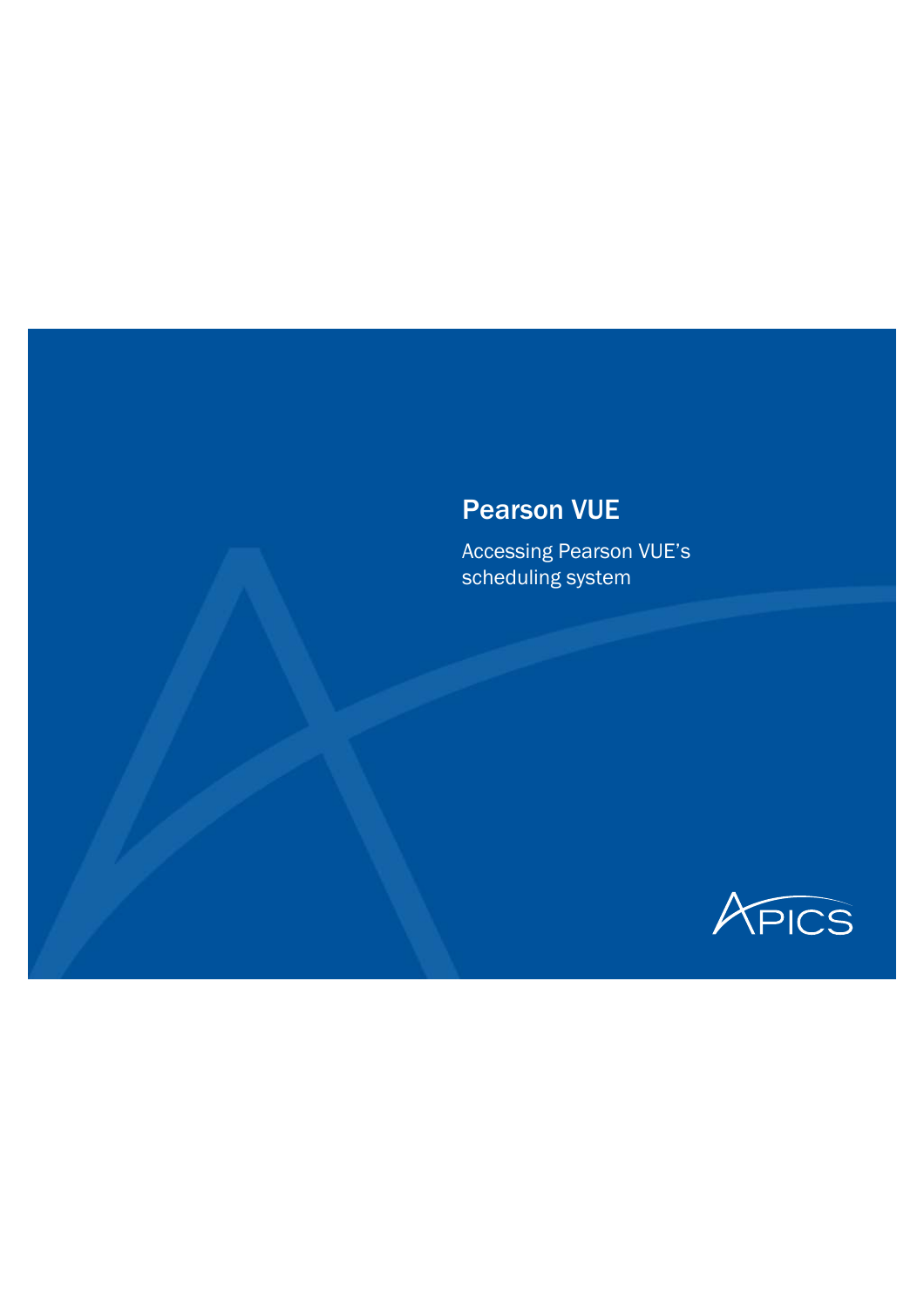#### MyAPICS

#### Welcome to My APICS!

My APICS is your one-stop location to update your information, access member benefits and the member newsletter, APICS Connection, view your order history, and more.

To update your information, click Edit my profile at right. You may also access your order history using the quick links at right.

Access your member benefits or join APICS now by clicking **Member benefits**—and don't forget to<br>read the latest issue of APICS Connection.

#### **My APICS**

#### Personal Information

| APICS ID:                            | 1944787      |
|--------------------------------------|--------------|
| User name:                           | 1944787      |
| Prefix:                              |              |
| First name:                          | Jason        |
| Last name:                           | Kang         |
| Suffix:                              |              |
| Birthdate:                           |              |
| Gender:                              |              |
| Company:                             | <b>APICS</b> |
| <b>Current APICS certifications:</b> |              |

My APICS Quick Links Edit my profile Order history

APICS member benefits APICS Connection Join APICS today

#### APICS Certification<br>Resources

My APICS Certifications Request Authorization to Test (ATT)

**APICS CPIM Study Tools** 

Access the tool

Visit www.apics.org/myapics and log in.

Click My APICS Certifications.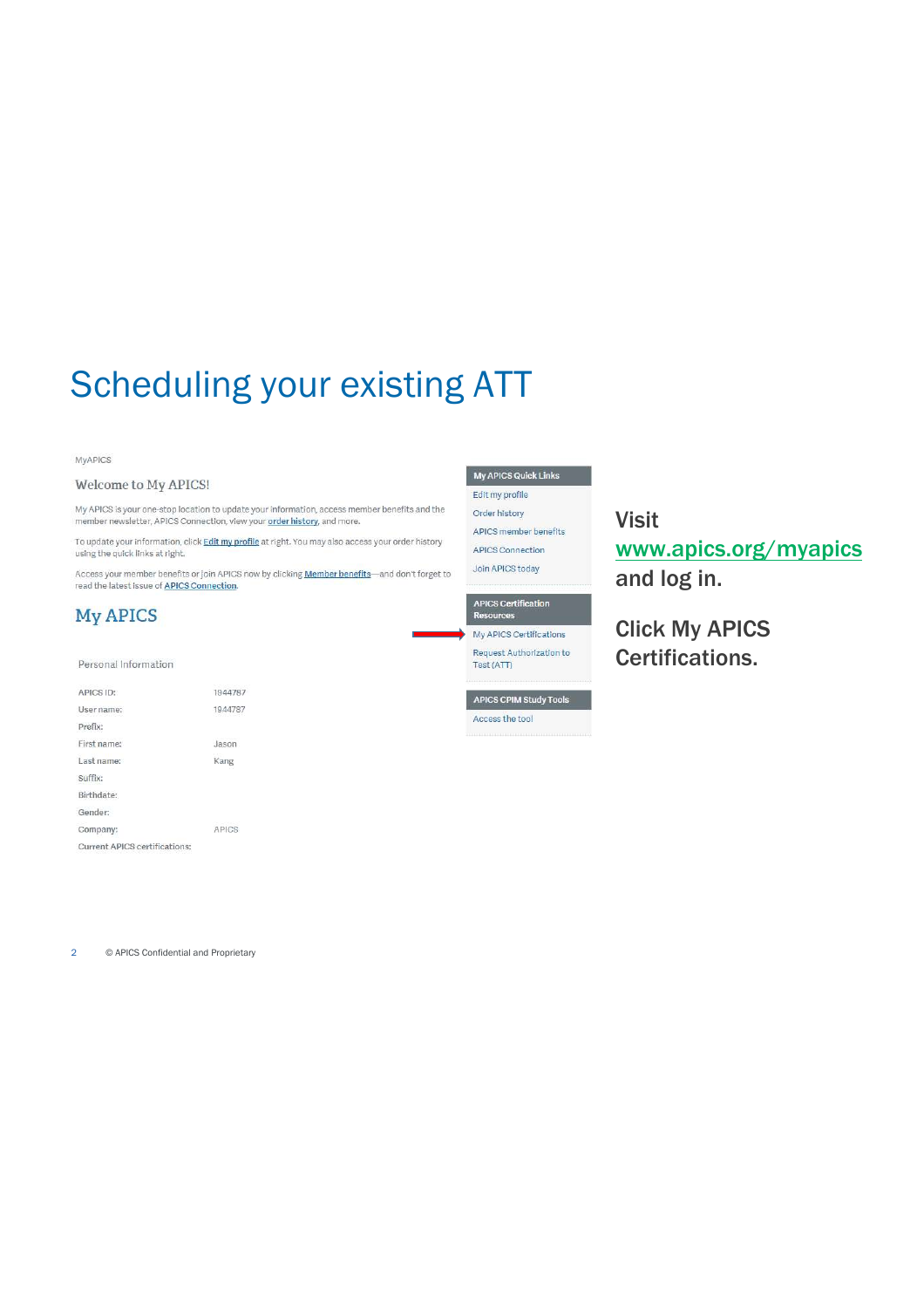#### **My APICS Certifications**

Welcome to My APICS Certifications, the hub for APICS certification activities.

If you have questions about the information on this page or your information needs to be updated, contact APICS Customer Service at<br>services/apics.org or 1-800-444-2742 or +1-773-867-1777 from 8:00 a.m.-5:00 p.m. CT.

|                             |      | <b>Download or Purchase Certificates</b> |                                                                                                                                                                                                                                                                                                                                                                                                        |             |                                                                                                          |               |                                                                                                                                 |          |
|-----------------------------|------|------------------------------------------|--------------------------------------------------------------------------------------------------------------------------------------------------------------------------------------------------------------------------------------------------------------------------------------------------------------------------------------------------------------------------------------------------------|-------------|----------------------------------------------------------------------------------------------------------|---------------|---------------------------------------------------------------------------------------------------------------------------------|----------|
|                             |      | <b>Exam Authorizations and Credits</b>   |                                                                                                                                                                                                                                                                                                                                                                                                        |             |                                                                                                          |               |                                                                                                                                 |          |
| Exam authorizations:        |      |                                          |                                                                                                                                                                                                                                                                                                                                                                                                        |             |                                                                                                          |               |                                                                                                                                 |          |
| Authorization to Test form. |      |                                          |                                                                                                                                                                                                                                                                                                                                                                                                        |             |                                                                                                          |               | You have the following Exam Authorizations to Test (ATI). To request another ATT or update one of your existing ATTs, visit the |          |
| Program                     | Exam | Vendor                                   | Window Start                                                                                                                                                                                                                                                                                                                                                                                           | Window Fod  | Expiration Date                                                                                          | <b>Status</b> | <b>Testing Country</b>                                                                                                          |          |
| CPIM                        | BSC  | PearsonVue                               | 22-Nov-2014                                                                                                                                                                                                                                                                                                                                                                                            | 21-May-2015 | 21-May-2015                                                                                              | Accepted      | United States                                                                                                                   | Schedule |
| ٠<br>٠<br>٠<br>٠            |      |                                          | Submitted indicates the ATT was submitted to the exam vendor<br>Scheduled indicates the ATT was used to schedule with exam vendor.<br>Finished indicates the ATT was used and the exam was completed<br>Expired indicates that the ATT was not used before expiration date<br>Canceled indicates that the ATT was canceled<br>. Error indicates that the ATT was submitted with incomplete information |             | Accepted indicates the ATT was successfully received by exam vendor and the exam is ready for scheduling |               |                                                                                                                                 |          |
|                             |      |                                          |                                                                                                                                                                                                                                                                                                                                                                                                        |             |                                                                                                          |               |                                                                                                                                 |          |
| <b>Exam History</b>         |      |                                          |                                                                                                                                                                                                                                                                                                                                                                                                        |             |                                                                                                          |               |                                                                                                                                 |          |

Select "Exam Authorizations and Credits"

Select the appropriate module and click "Schedule" to access Pearson VUE's scheduling page.

3 © APICS Confidential and Proprietary

**Email Reports to a Third Party**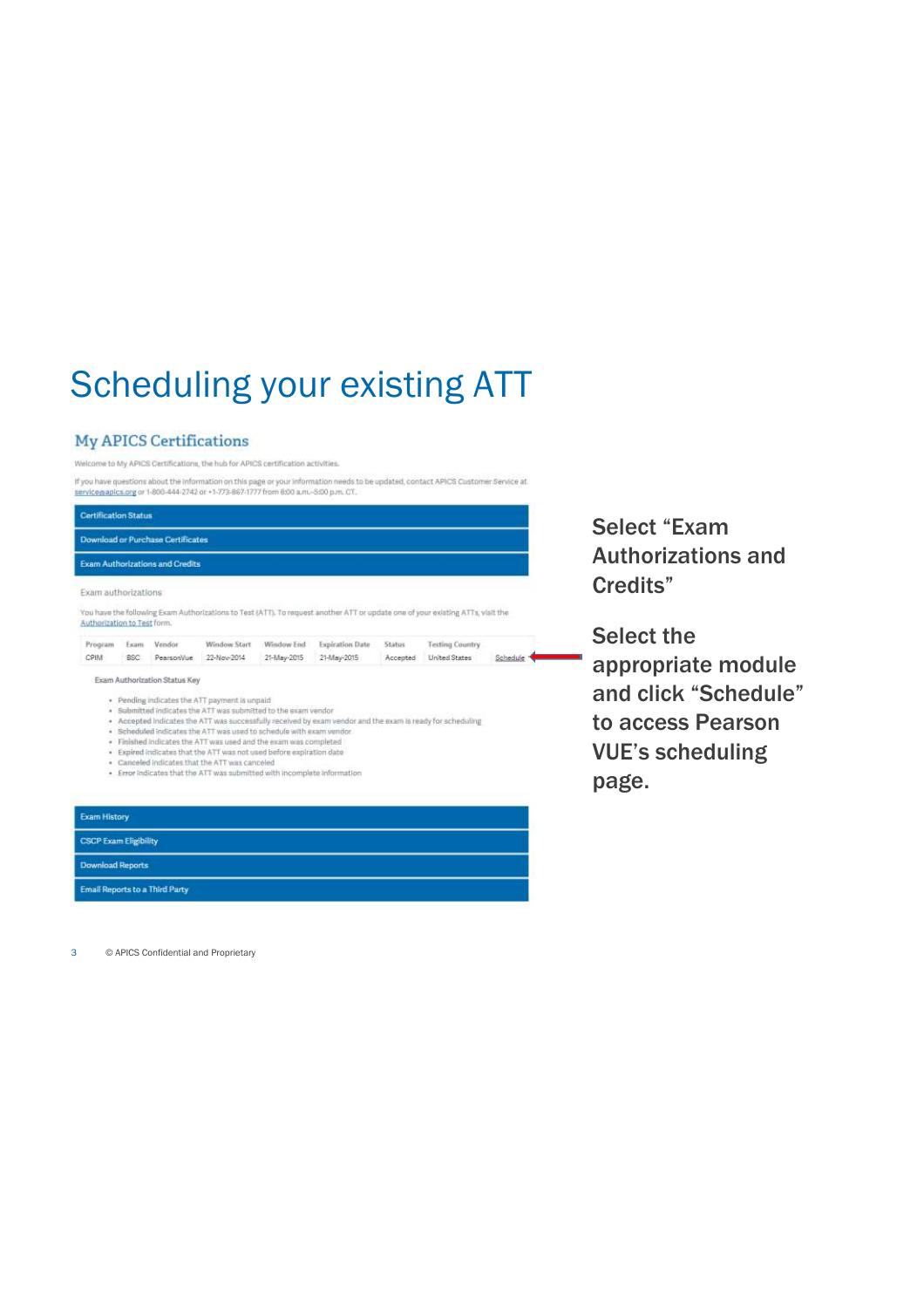|                   |                   | Home   My Profile   My Order   Return to Testing Program website   Sign Out                                       |
|-------------------|-------------------|-------------------------------------------------------------------------------------------------------------------|
| PEARSON VUE APICS |                   |                                                                                                                   |
|                   |                   |                                                                                                                   |
| Exam Details      |                   | Signed In as: Keely Brennan<br>APICS ID: APICS1871347                                                             |
|                   |                   | View My Authorization Information                                                                                 |
|                   |                   | Exam: CPIM-SMR: APICS CPIM - Strategic Management of Resources<br><b>View Testing Policies</b>                    |
|                   | Language: English |                                                                                                                   |
|                   |                   | Schedule this Exam →                                                                                              |
|                   |                   | Copyright @ 1996-2014 Pearson Education, Inc. or its affiliate(s). All rights reserved. Terms   Privacy   Contact |

Once the Scheduled link is clicked, you will be automatically redirected to Pearson VUE's scheduling page.

Click on "Schedule this Exam" to select a center, date, and time.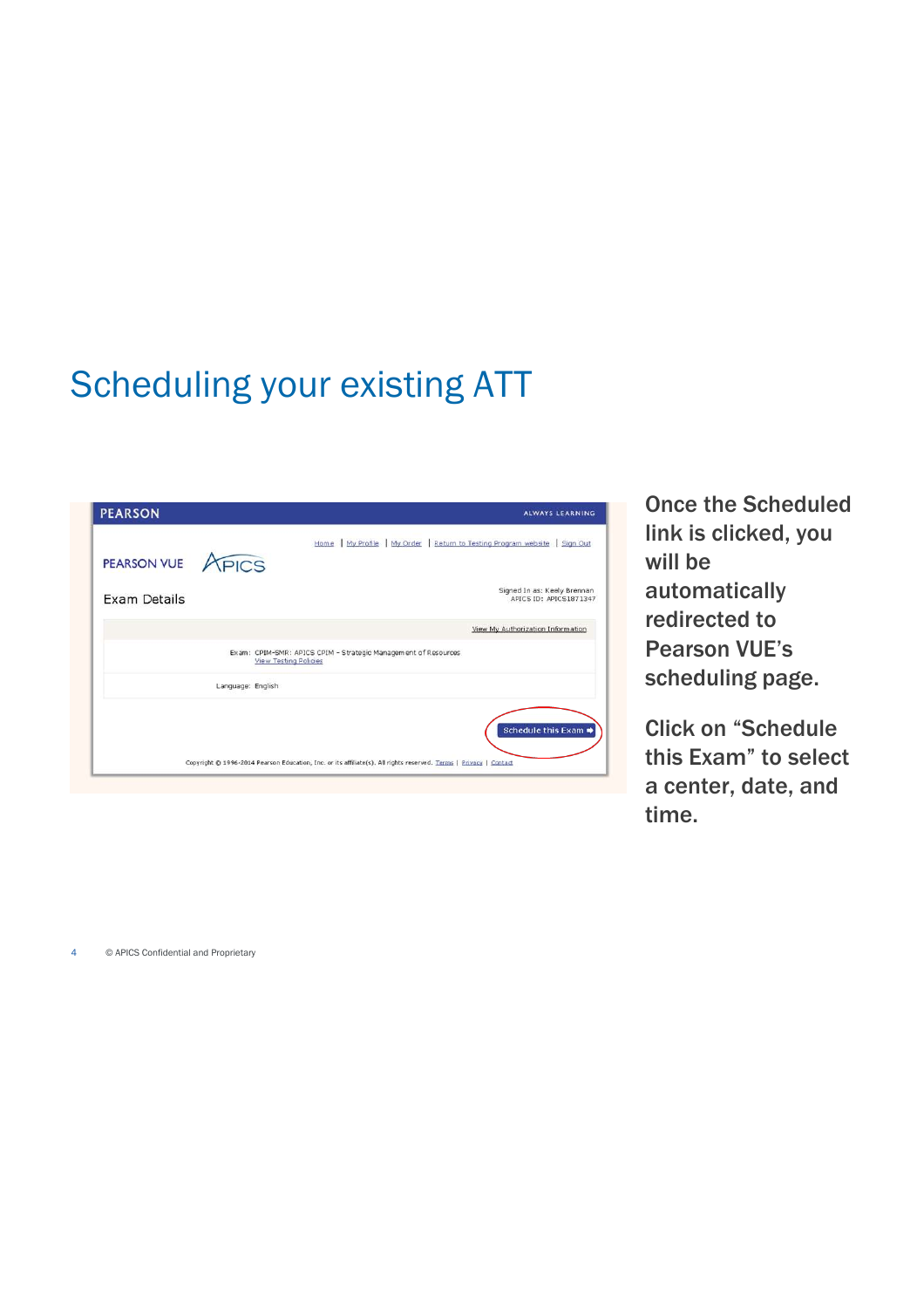

Select a test center and click "Next."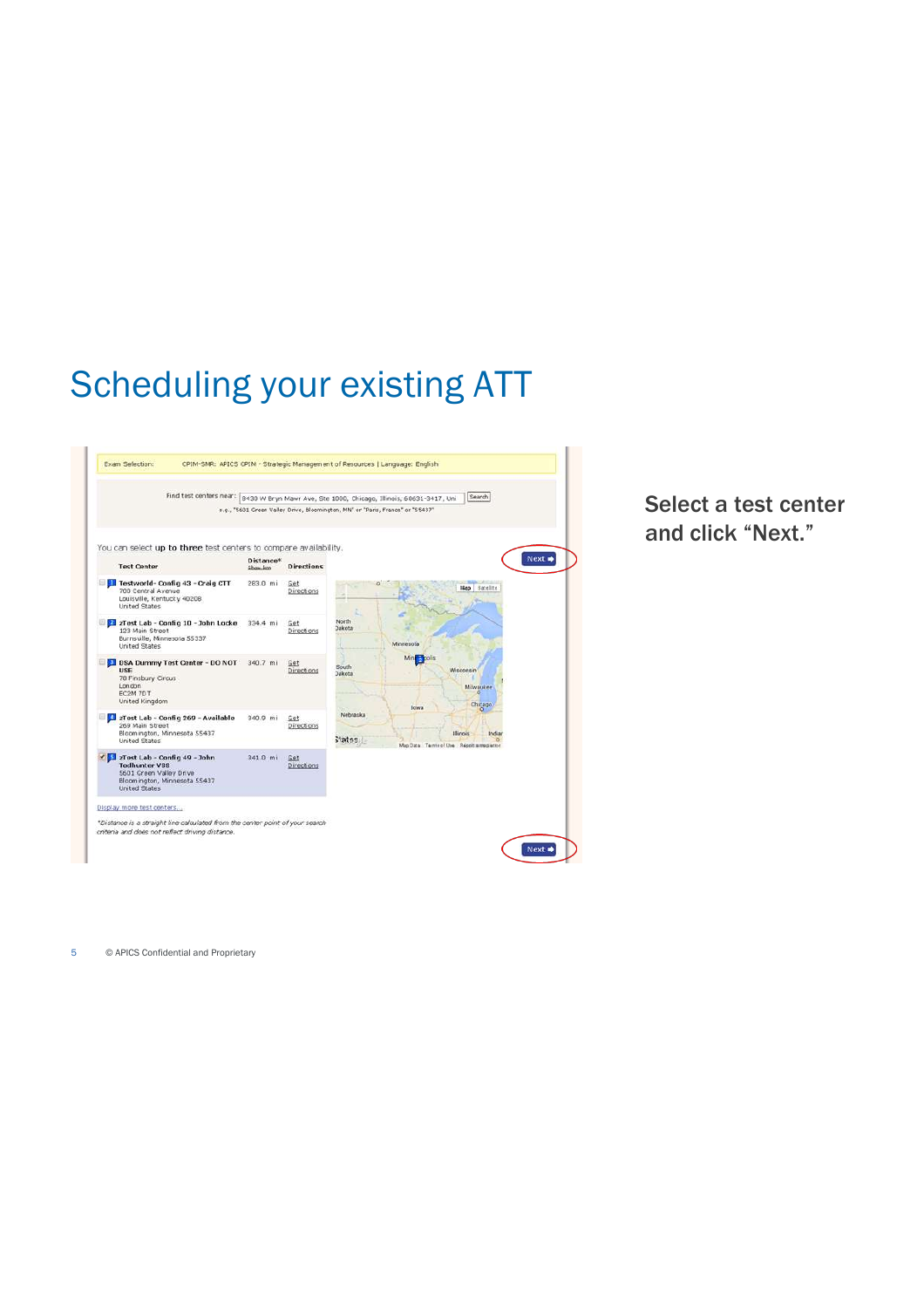| Choose Appointment                                                                                                               | Signed In as: Keely Brennan<br>APICS ID: APICS1871347                                                                                                                                                              |
|----------------------------------------------------------------------------------------------------------------------------------|--------------------------------------------------------------------------------------------------------------------------------------------------------------------------------------------------------------------|
| Exam Selection:                                                                                                                  | CPIM-SMR: APICS CPIM - Strategic Management of Resources   Language: English                                                                                                                                       |
| <b>Test Center</b>                                                                                                               | Select Date Why can't I find an available appointment?                                                                                                                                                             |
| zTest Lab - Config 49 - John<br><b>Todhunter VSS</b><br>5601 Green Valley Drive<br>Bloomington, Minnesota 55437<br>United States | October 2014<br>$\bullet$<br>September 2014<br>Tu We Th Fr<br>Sa<br>Su Mo<br>Tu.<br>We<br>Sa<br>Mo<br>Th<br>Fr.<br><b>Su</b><br>n,                                                                                 |
| Change Test Centers                                                                                                              | 11<br>10<br>m<br><b>TES</b><br>$+1$<br>m<br>34<br>35<br>17<br>12<br>16<br>10<br>20<br>钳<br>22<br>24<br>$-24$<br>19<br>23<br>25<br>m<br>- - - 20<br>$\overline{\infty}$<br>27<br>20<br>29.<br>50 <sub>2</sub><br>21 |
|                                                                                                                                  | $\bullet$ 00<br>Show available appointments on<br>Monday, October 20, 2014                                                                                                                                         |
|                                                                                                                                  | Available Start Times: Monday, October 20, 2014 at zTest Lab - Config 49 - John Todhunter<br><b>VSS</b>                                                                                                            |
|                                                                                                                                  | Moming<br>Aftemoon                                                                                                                                                                                                 |
|                                                                                                                                  | 06:00 AM<br>12:00 PM                                                                                                                                                                                               |
|                                                                                                                                  | <b>OG:15 AM</b><br>12:15 PM                                                                                                                                                                                        |
|                                                                                                                                  | 06:30 AM<br>12:30 PM                                                                                                                                                                                               |
|                                                                                                                                  | 06:45 AM<br>12:45 PM                                                                                                                                                                                               |
|                                                                                                                                  | 07:00 AM<br>01:00 PM                                                                                                                                                                                               |
|                                                                                                                                  |                                                                                                                                                                                                                    |
|                                                                                                                                  | 07:15 AM<br>01:15 PM                                                                                                                                                                                               |
|                                                                                                                                  | 07:30 AM<br>01:30 PM                                                                                                                                                                                               |
|                                                                                                                                  | 07:45 AM<br>01:45 PM                                                                                                                                                                                               |

Select a date and time.

Click "Next."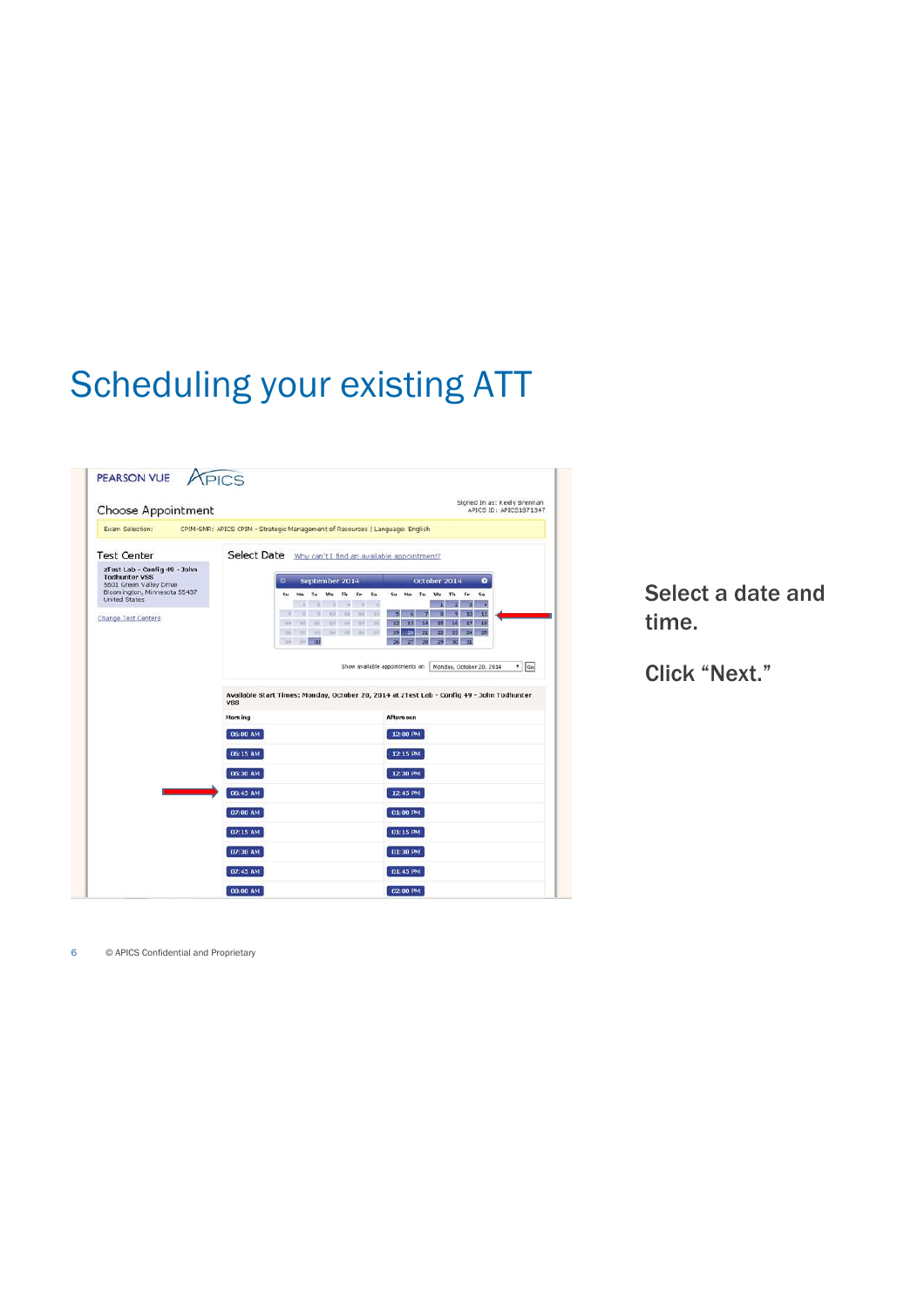| My Order                                                                                                             |                                                                                                                                                                                                                                                                     | Signed In as: Keely Brennan<br>APICS ID: APICS1871347 |
|----------------------------------------------------------------------------------------------------------------------|---------------------------------------------------------------------------------------------------------------------------------------------------------------------------------------------------------------------------------------------------------------------|-------------------------------------------------------|
| Description                                                                                                          | <b>Details</b>                                                                                                                                                                                                                                                      | <b>Actions</b>                                        |
| Exam<br>CPIM-SMR: APICS CPIM - Strategic Management of<br>Resources<br>Language: English<br>Exam Length: 180 minutes | <b>Appointment</b><br>Friday, October 31, 2014<br>Start Time: 06:00 AM CDT<br>Change Appointment<br>Location<br>zTest Lab - Config 49 - John Todhunter VSS<br>5601 Green Valley Drive<br>Bloomington, Minnesota 55437<br><b>United States</b><br>Change Test Center | Remove                                                |
|                                                                                                                      |                                                                                                                                                                                                                                                                     |                                                       |

Review appointment information for accuracy and click "Proceed to Checkout."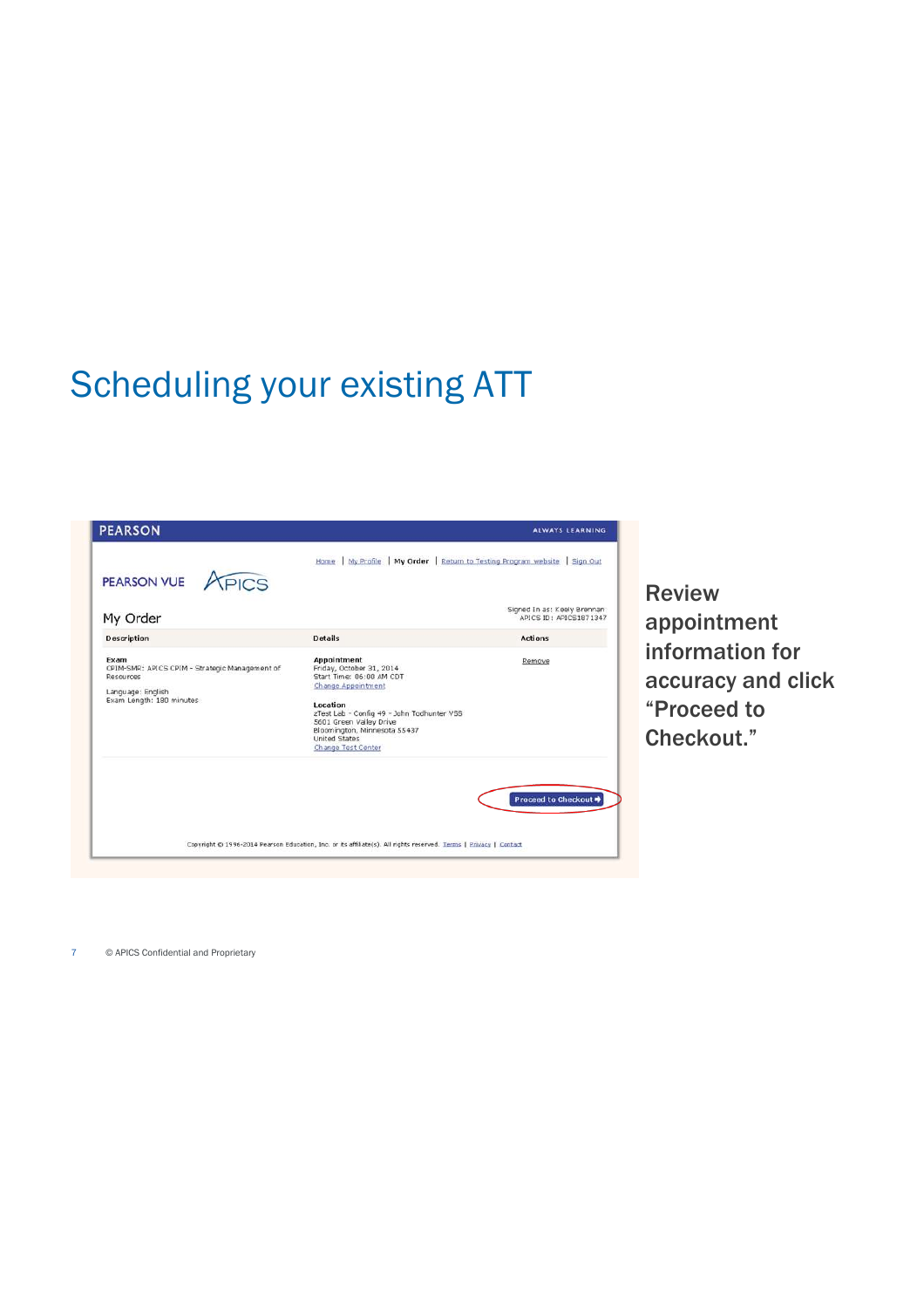| <b>PEARSON VUE</b>                                                                                                                                                  | APICS             |                            |                                                 | Home   My Profile   My Order   Return to Testing Program website<br>Sign Out |
|---------------------------------------------------------------------------------------------------------------------------------------------------------------------|-------------------|----------------------------|-------------------------------------------------|------------------------------------------------------------------------------|
|                                                                                                                                                                     |                   |                            | Checkout - Step 1: Confirm Personal Information | Signed In as: Keely Brennan<br>APICS ID: APICS1871347                        |
|                                                                                                                                                                     |                   |                            |                                                 |                                                                              |
| Confirm Personal<br>Information                                                                                                                                     | Agree to Policies | Submit Order               | Summ ary                                        |                                                                              |
|                                                                                                                                                                     |                   |                            |                                                 |                                                                              |
| IMPORTANT: Your name must exactly match the identification that is presented at the test center or you will not be able to sit your exam.<br>Update my information. |                   | Name: Keely Brennan        |                                                 |                                                                              |
|                                                                                                                                                                     |                   |                            |                                                 |                                                                              |
|                                                                                                                                                                     |                   | Telephone: +1 773-867-1749 |                                                 | Edit                                                                         |
| Previous                                                                                                                                                            |                   |                            |                                                 | Next =                                                                       |

Confirm personal information and click "Next."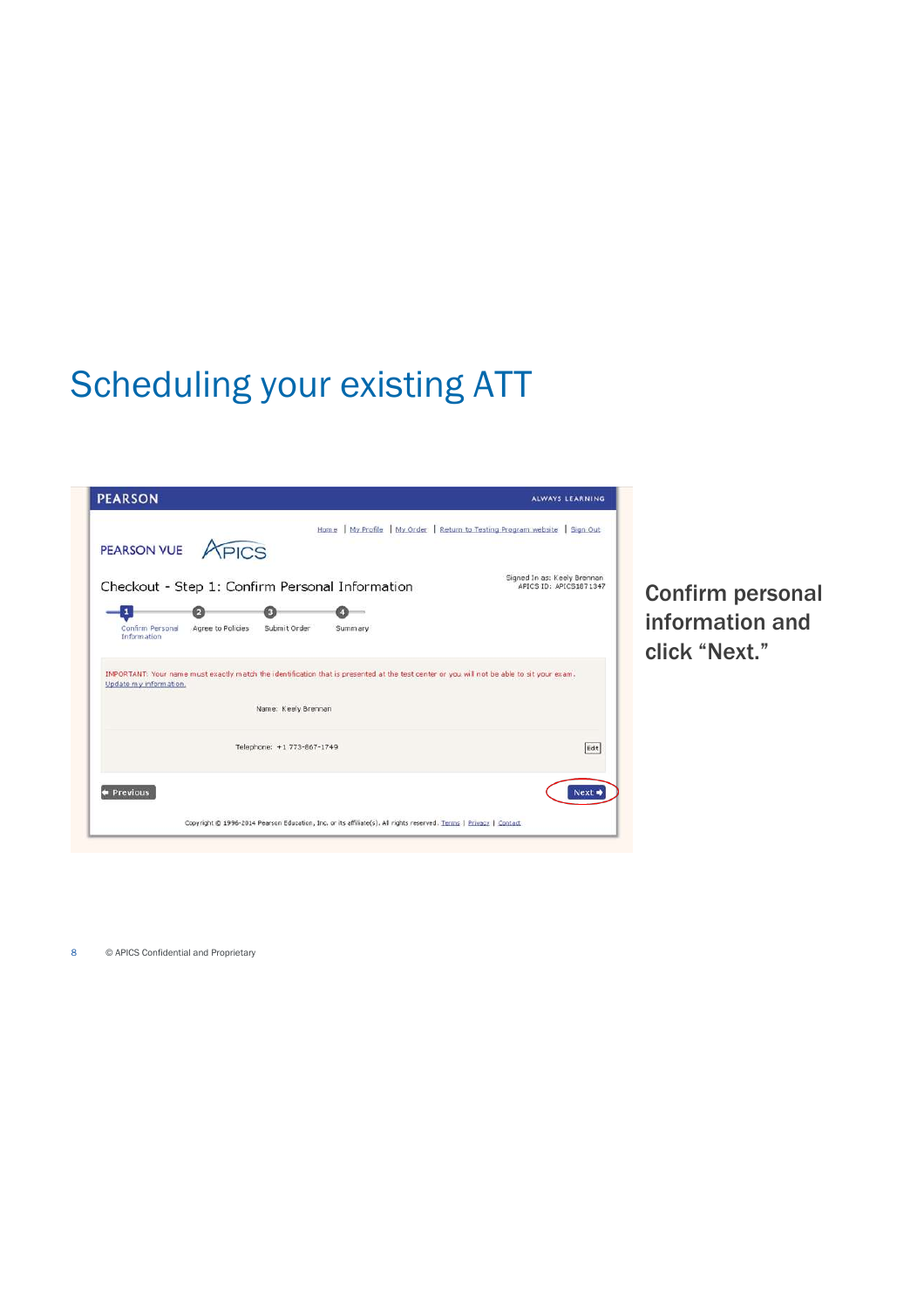#### Admission Policy

Admission Policy<br>was that you arrive at the test center 30 minutes before your scheduled appointment time. This will give you adequate time to complete the<br>We ask that you arrive at the test center 30 minutes late for an e w two

Primary identification, which must include a recent photograph and signature, such as a

- + driver's license<br>+ valid passport<br>+ military 10<br>+ state 10<br>+ company 10
- 
- 
- 

Secondary identification, which must indude your signature, such as a

• credit card<br>• check cashing card<br>• citizenship card<br>• APICS membership card

- 
- 

The name on all identification presented must match the name you used when you registered with APICS and scheduled your examination. If<br>you think you may have a problem pertaining to your registration, please call Pearson

You will not be allowed to take any personal items with you into the testing room. This includes all bags, books not authorized by the testing<br>program, notes, cell phones, pagers, watches and wallets.

#### Reschedule Policy

Reschiedule Policy<br>
If you wish to cancel or reschedule your exam, you must contact Pearson VUE at least 24 hours prior to your exam appointment. You may also cancel<br>
If you wish to cancel or reschedule your exam, you must wages on the day of the exam

Pearson VUE's goal is to make your testing experience a pleasant one. We thank you for selecting Pearson VUE as your testing service provider,<br>and look forward to serving you again. Please feel free to contact us with you



Confirm your agreement to the APICS and Pearson VUE policies and click "Next."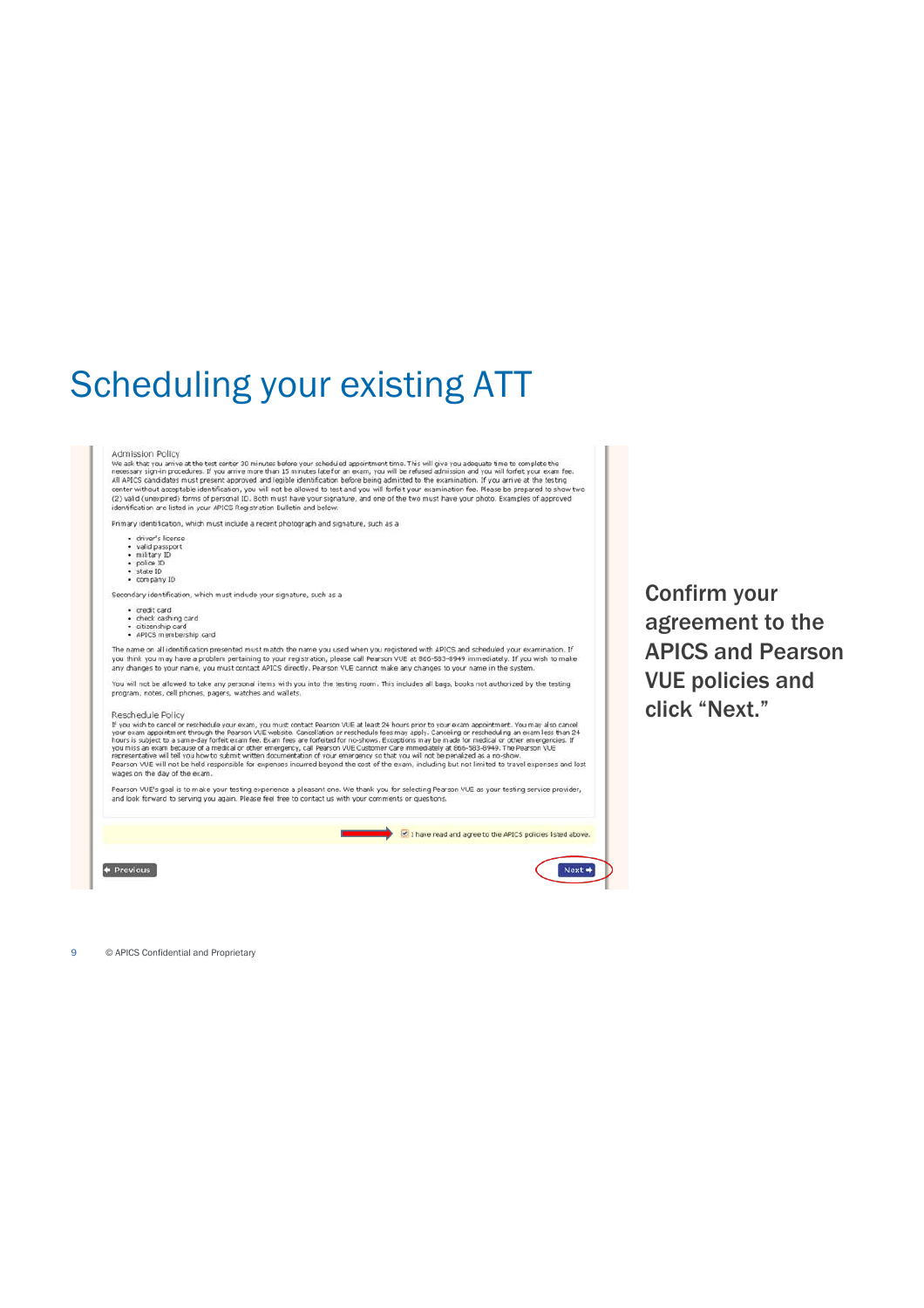

Confirm appointment details and click "Submit Order."